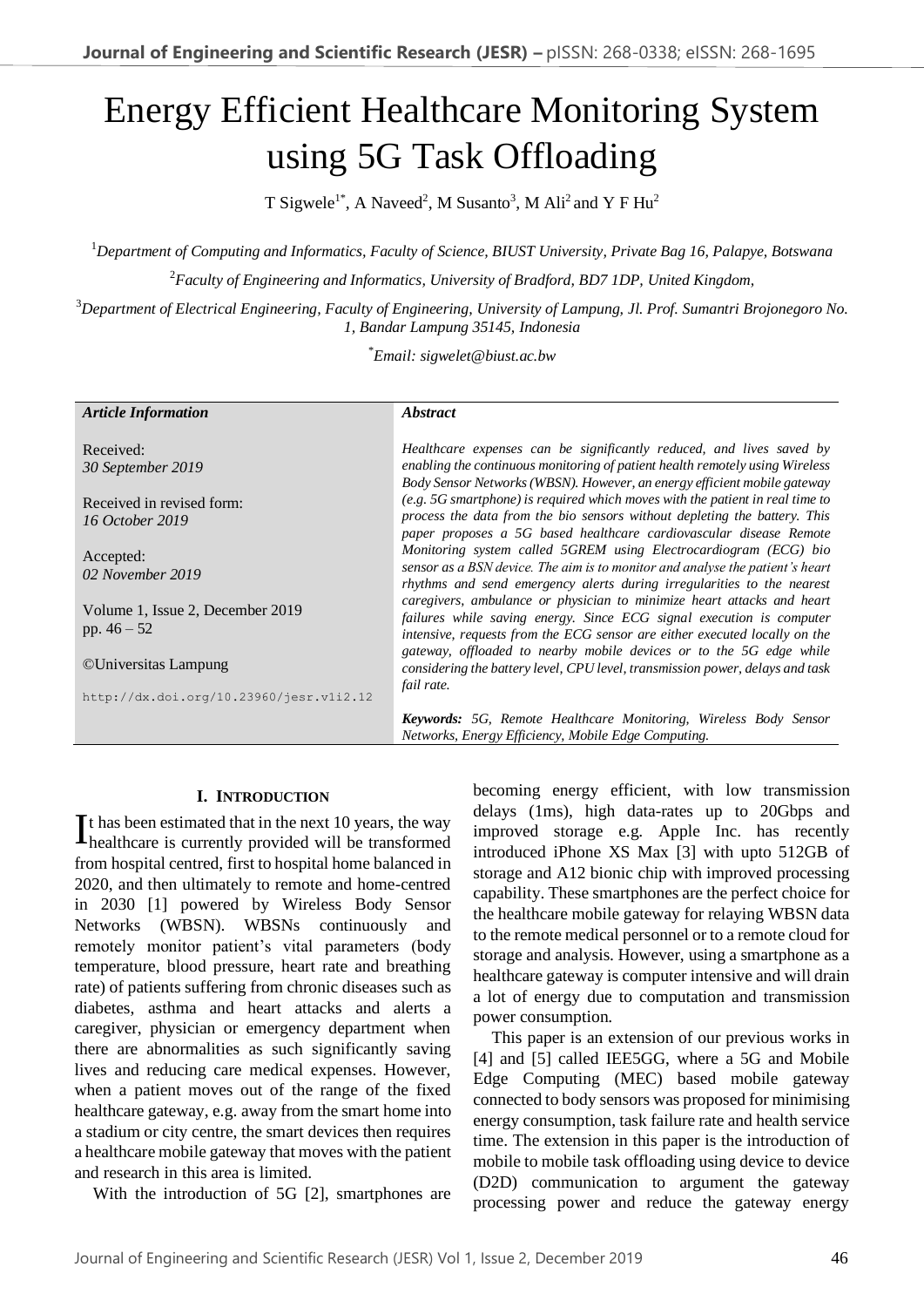consumption. Also, the introduction of emergency alerts to ambulances and physicians during irregularities detected by the bio sensors is another extension. The contributions of this paper are extended in the following paragraphs.

i) A 5G Cloud Radio Access Network (C-RAN) based energy efficient cardiovascular REmote and mobile Monitoring system called 5GREM is proposed for sending alerts to caregivers, physicians and emergency personnel during unusual changes in Electrocardiogram (ECG) signals connected to the patient's suffering from chronic heart attacks.

ii) Improving heart attack alert response time and energy efficiency using MEC offloading scheme in 5GREM to save energy in the 5G smartphone healthcare gateways where the ECG signal execution is partitioned into modules/tasks where decisions are made as whether to execute the tasks on the local device while other tasks are offloaded and executed both in nearby mobile devices via Device to Device (D2D) Communication and in Virtual Machines (VMs) in the MEC cloud, considering transmission cost and delay.

iii) A 5G based architecture for 5GREM is proposed leveraging cloud computing technology for resource pooling. The 5G gNB-DU small cells are used to improve capacity while the macro gNB-DU cells are used for maintaining coverage.

# **II. MATERIALS AND METHODS**

# *A. Related Work*

Extensive research has been done on healthcare monitoring systems using WBSN and the reader is directed to [6]. The main focus of this paper is saving energy in the mobile gateways to avoid interruption during monitoring. The MEC paradigm is a new area and an attractive option for augmenting the processing of computer intensive healthcare applications like augmented reality or ECG [7] by offloading application tasks to the MEC [8] as such, only energy efficient smartphone gateways using MEC and D2D offloading will be addressed. The author in [9] proposes an energy efficient system that offloads mobile tasks from a mobile gateway device to another mobile devices called a cloudlet to reduce energy consumption and improve performance, however the system is based on an outdated radio access network architecture with delays and high bandwidth penalties. The author in [10] proposed a dynamic mobile cloudlet cluster policy to use a group of mobile devices as a supplement for the fog server for offloading tasks from a mobile gateway device. Zhang K. et al. in [11] proposed an Energy Efficient Computation Offloading (EECO) mechanisms for MEC in 5G heterogeneous networks suitable for mobile gateways. However, the author

considers MEC servers with limited capacity that are not consolidated in a centralised fashion as in 5G C-RAN. The author in [12] investigates a green smart gateway MEC system and develop an effective computation offloading strategy. The execution cost, which addresses both the execution latency and task failure, is adopted as the performance metric. Nevertheless, the author ignores the execution delay caused by the MEC server and assumes that the battery capacity is sufficiently large which is impractical.

All the above schemes were based on MEC offloading or D2D offloading but not combining both. Also, the above schemes are based on random architectures of which some were just labelled as 5G but this paper addresses the gateway framework from a standardised 5G architecture [2] with accurate 5G requirements considered.

# *B. Proposed 5GREM Framework System Model*

The proposed 5GREM framework in Fig. 1 considers a 5G system with modification where the MEC servers are centralised to form a MEC cloud located within the gNB-CU (acronyms are defined below Fig. 1) within the Next Generation RAN (NG-RAN). 5G base-stations (BS) are called 5G Base-station Distributed Unit (gNB-DU). In 5GREM, macro 5G BS (gNB-DUm) are overlaid by small cell (gNB-DUs). The gNB-DUm provides coverage while the gNB-DUs are to increase capacity in hotspot areas. The gNB-DU are connected to the gNB-CU by high bandwidth low latency fibre using F1 interface [2].



**Fig. 1**. Proposed 5GREM architecture. gNB-DUm = 5G Macro Distributed Unit BS, gNB-DUs = 5G Small Cell Distributed Unit BS, gNB-CU = 5G Centralised Unit Base Station.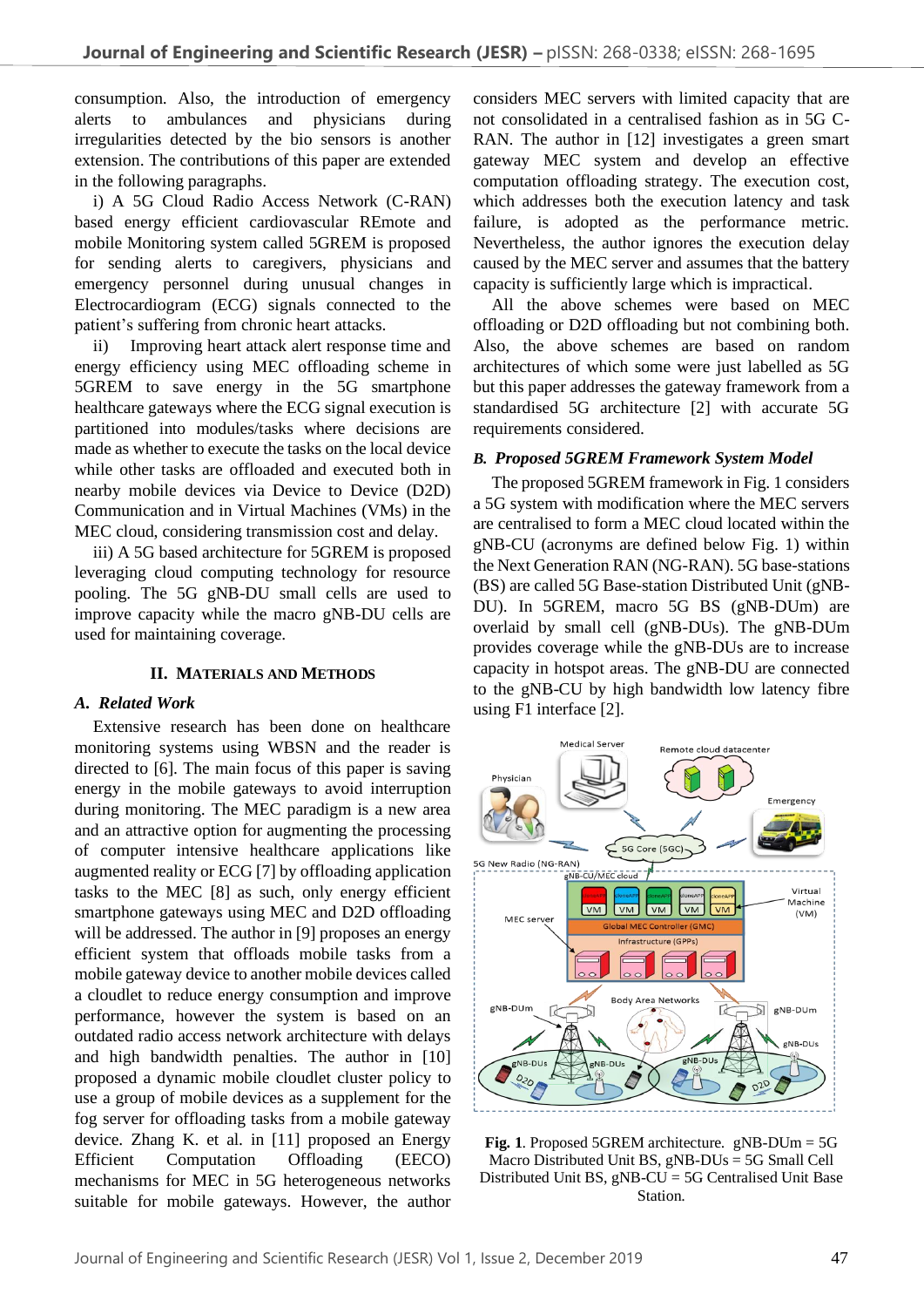For simplicity, the gNB-DUm is termed as Macro Remote Radio Head (MRRH) and overlaid by small cell gNB-DUs herein termed small cell/pico RRH (PRRH). Define the set of RRH as  $R = \{n : n = 1, 2, \ldots, N_{rth}\},$  where *Nrrh* denote the total number of PRRHs. The term smartphone is used interchangeably with user equipment (UE) and mobile device. Consider a set of UEs denoted as  $K = \{k : k = 1, 2, ..., N_{UE}\}$ . Each UE *k* will associate with a serving RRH by the criterion of Cell Range Expansion (CRE) [13] to maximise transmission rate. In the MEC cloud/gNB-DU, there are multi core high processing MEC General Purpose Processors (GPPs) with VM instantiated according to traffic demand of offloaded task requests from smartphone gateways. The Global MEC Controller (GMC) in the gNB-CU is responsible for receiving task requests from the smartphone gateway and scheduling them to Virtual Machines (VMs). The VMs for processing application tasks are abstracted from the GPP using the GMC. The gNB-CU is originally for baseband processing as such some of the VMs are for baseband processing. We only concentrate on VMs for processing tasks for healthcare applications offloading.

#### *C. Communication Model*

 The 5G system bandwidth, *B*, is divided into *Nch*  channels each of bandwidth *w*. Denote a set of channels in the system as  $C = \{c : c = 1, 2, \ldots, N_{ch}\}$ . We assume that smartphones in the same cell transmit over orthogonal channels, whereas UEs of different cells may interfere against each other. We consider that each smartphone runs 5G healthcare application, which can be split into several tasks. Each task  $T_k$  of UE  $k$  can be executed either locally on the smartphone or remotely on the MEC cloud or nearby devices by computation offloading. Consider that  $k$  can offload  $T_k$  either via the MRRH or via the PRRH. Denote  $a_{k,m,c} = \{0,1\}$  as the  $D_k$   $D_k$   $D_k$   $D_k$   $D_k$   $F_k$  of *k* where  $m = \{1, 2, 3, 4\}$  is  $t_k = \frac{F_k}{F_k}$ , and  $t_k = t_k t_a$  and are computing locally, transmitting via the MRRH, transmitting via the PRRH and D2D offloading respectively. The variable  $a_{k,m,c} = 1$  means device *k* uses mode *m* to offload task  $T_k$ through channel *c* otherwise if  $a_{k,m,c} = 0$ , otherwise. The item *c* is meaningless when  $m = 1$  as there are no channels in local computing, thus  $a_{k,1,1} = 1$  is taken as the indicator that device *k* select local computation. In case smartphone *k* offload the task  $T_k$  via the MRRH on channel *c*, the accurate uplink data rate of the UE can be computed as:

$$
r_{k,c}^M = w \log_2(1 + \frac{P_k^M H_k^M}{\sum_{j=1, j\neq k}^{N_{UE}} a_{k,3,c} P_j^S H_j^M + \sigma^2})
$$
(1)

where *w* is the channel bandwidth,  $P_M^k$  is the transmission power from EU  $k$  to the MRRH,  $H_M^k$  is the channel gain between UE *k* and the MRRH. The

denominator is the interference caused by other UEs using the same channel for transmission. The variable  $\sigma^2$  denotes the background noise power. The total uplink data rate of UE *k* to the MRRH is calculated as:

$$
r_k^M = \sum_{c=1}^{N_{ch}} a_{k,2,c} r_{k,c}^M
$$
 (2)

 Similarly, if the UE offload a task via the PRRH through channel *c*, replacing *M* for macro to *S* for small cell in equation (1) gives the uplink data rate as  $r_{k,c}^M$  and total uplink data rate becomes  $r_k^S$  from (2). If the UE offload a task to a nearby UE, the data rate is assumed to be constant 13.5Mbps as adapted in [14] for D2D communication.

#### *D. Computation Model*

Each task of UE *k* is denoted as  $T_k = (B_k, D_k, t_k^{max})$ . Here  $B_k$  denotes the size of computation input data in bytes (e.g., the program codes and input parameters) involved in the computation task  $T_k$  and  $D_k$  denotes the processing requirement in million instructions per second (MIPS) required to accomplish the computation task  $T_k$ . The variable  $t_k^{max}$  denotes the maximum latency required by the computation task  $T_k$  or the execution deadline in milliseconds (ms).

*1. Local Computation:* Local computation is when the smartphone  $k$  executes its computation task  $T_k$  locally. Denote  $F_l^k$  as the computation capability of the smartphone in MIPS. It is assumed that *k* can have various computation capabilities.

The execution time  $(t_k^l)$  and energy consumed  $(e_k^l)$  for executing task  $T_k$  for  $k$  can be expressed as:

$$
t_k^l = \frac{D_k}{F_k^l}, \text{and } e_k^l = t_k^l P_a \tag{3}
$$

where  $P_a$  is the power consumed by *k* when active.

*2. MEC Computation:* When *k* chooses computing its task by the MEC server, the input data can be transmitted to the VM through the MRRH or the PRRH. This means *k* would incur the extra overhead in terms of time and energy for transmitting the computation input data via 5G wireless access. In case *k* offloads *T<sup>k</sup>* via MRRH, the total time duration  $({}^t{\hskip -1pt}^M_k)$  can be calculated as transmission time plus time during MEC cloud execution of task *T<sup>k</sup>*

$$
t_k^l = \frac{D_k}{F_k^l}, \text{and } e_k^l = t_k^l P_a
$$
  

$$
t_k^M = \frac{B_k}{r_k^M} + \frac{D_k}{F_k^{mec}}
$$
 (4)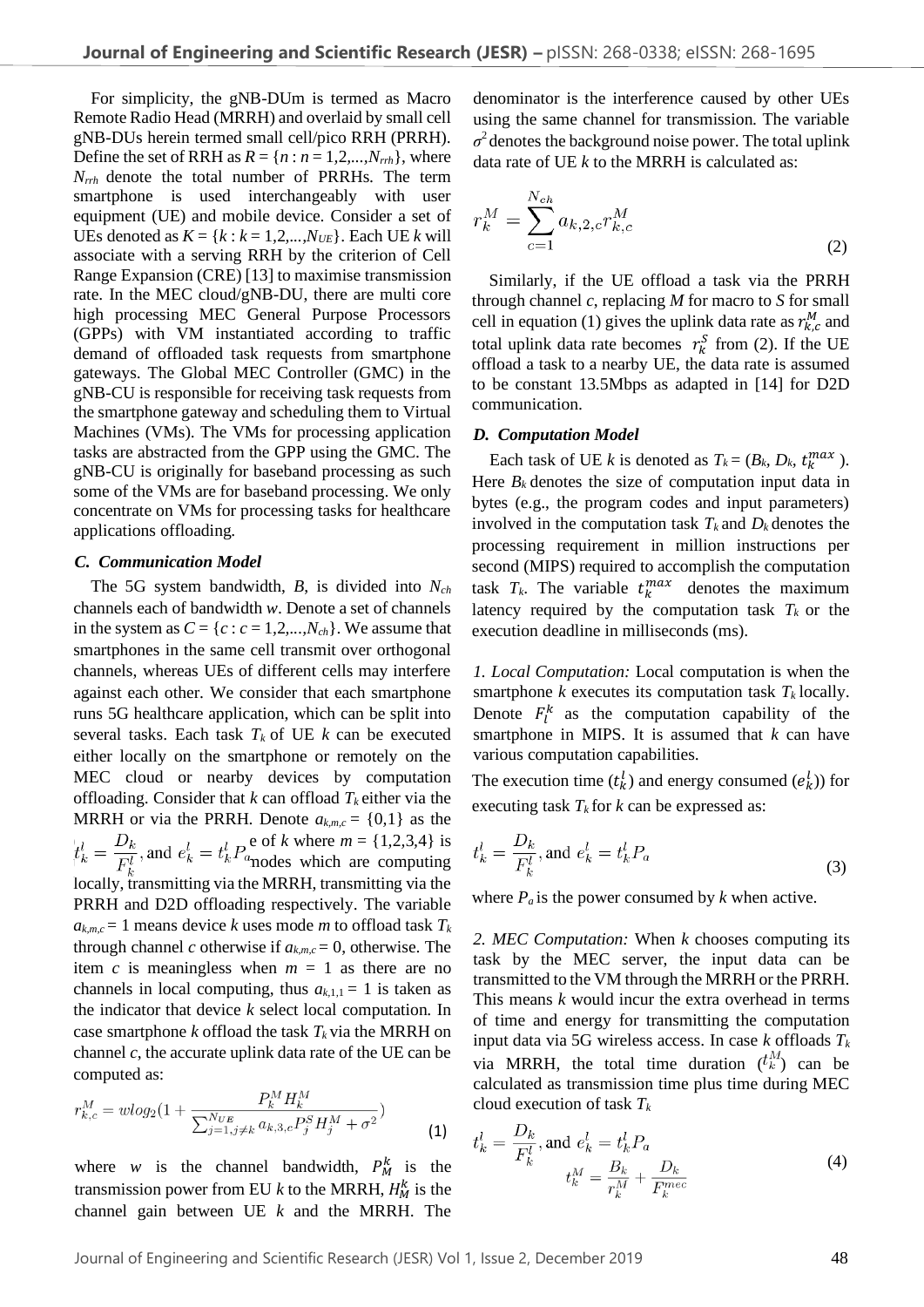Where  $F_k^{mec}$  is the computation ability of the MEC server VM. There are many VMs in the MEC cloud that can process tasks of an application in parallel. The total energy consumed by *k* via offloading through the MRRH can then be calculated as

$$
e_k^M = \frac{B_k}{r_k^M} P_k^M + \frac{D_k}{F_k^{mec}} P_{idle}
$$
\n<sup>(5)</sup>

Similarly, for offloading via the PRRH,

$$
t_k^S = \frac{B_k}{r_k^S} + \frac{D_k}{F_k^{mec}}\tag{6}
$$

$$
e_k^S = \frac{B_k}{r_k^S} P_k^S + \frac{D_k}{F_k^{mec}} P_{idle}
$$
\n<sup>(7)</sup>

*3. Nearby D2D offloading:* In case the UE offload a task to a nearby device, the time of execution denoted  $t_k^{nd}$  is equivalent to the local computation execution time in (5) plus transmission time  $(t_k^{nd} = t_k^l + B_k/13.5Mbps)$  where 13.5Mbps is D2D uplink data rate. Similarly, the energy consumption is denoted as  $e_k^{nd} = t_k^{nd} * Pa$ .

## *E. Problem Formulation*

 The aim is to minimise energy consumption in the smartphone by offloading some application tasks to the 5G MEC cloud such that, transmission delay, propagation delay, task processing time, energy consumption in both MEC server and smartphone are minimised while transmission data rate is maximised. The optimization problem is formulated as follows in (11).

$$
\min_{\{a_{k,m,c}\}} \sum_{k=1}^{N_{UE}} (a_{k,1,1}e_k^l + \alpha_{k,2}(P_k^M \frac{B_k}{r_k^M} \sum_{c=1}^{N_{ch}} a_{k,2,c} + P_{idle} \frac{D_k}{F_m^m e c_k}) + \alpha_{k,3}(P_k^S \frac{B_k}{r_k^S} \sum_{c=1}^{N_{ch}} a_{k,3,c} + P_{idle} \frac{D_k}{F_k^m e c}) + e_k^{nd})
$$
\n(8)

such that, C1:  $a_{k,1,1} \cdot t_k^l \leq t_k^{\max}$ ,  $k \in K$ 

C2: 
$$
\sum_{k=1}^{N_{NU}} \sum_{c=1}^{N_{ch}} a_{k,m,c} \leq N_{ch}, \ m = \{2,3\}
$$
 (9)

Where,  $s_{k,m} = 1(\sum_{c}^{N_{UE}} a_{k,m,c} > 0, j = \{2,3\})$ 

The function  $1(x)$  is an indicator function which is equal to 1 when *x* is true and zero otherwise. The first constraint *C1* insures that the delay constraints are met. The second constraint insures that the total number of channels allocated to smartphones does not exceed the total number of channels in the system. Constraint *C3* states that only one channel can be allocated to only one smartphone.

#### *F. 5GREM Offloading Framework*

 This section will describe the 5GREM offloading framework in detail. The framework is shown in Fig. 3.

 The smartphone comprises of an elastic application and other components that enables partitioning and offloading application tasks. The system components are as follows: Device profiler: Collects smartphone hardware context at runtime and pass the information to the offloading agent. The hardware context includes the battery State of Charge (SoC), average CPU utilisation and memory usage. ii) Resource monitor: Resides in both the smartphone gateway and the allocated VM. It collects network related context at runtime and pass the information to relevant modules like the offloading agent. The network context includes network connection state, bandwidth, and signal strength.

 **Program profiler:** The program profiler tracks the execution of the program and collects program context information such as total instructions executed, execution time, memory allocated. The profile is updated at every invocation and it is stored in the smartphone database.



**Fig. 2.** The 5GREM offloading agent flow chart

**Offloading Agent:** Consists of a set of cost estimation models like the delay or execution time and the energy models. Based on the received context above, the offloading agent decides on when, where and how to offload the task. If there are MEC VMs with enough processing power, they are registered in the directory services to execute the tasks, the offload-able class codes task is then uploaded to the class loader of the MEC server VM which then execute the class code in the recipient OS, and after execution, the results are loaded back to the offloading agent in the client device. Also, on the other hand, if there are nearby smartphone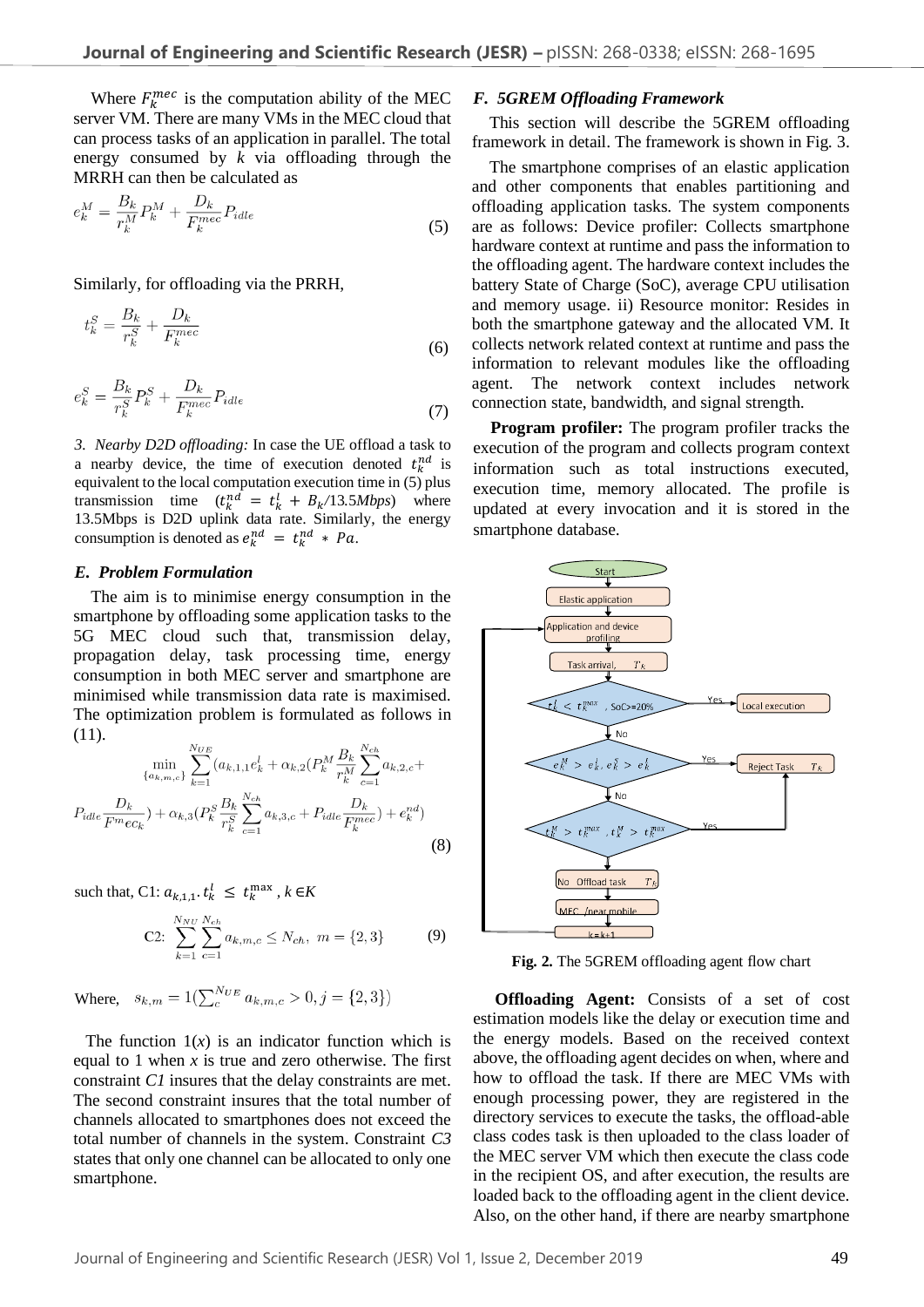device with enough battery power and compute requirements, the task class codes are loaded to the client device and executed in the class loader. The flow chart in Fig. 2 shows operation of the offloading agent.

The offloading agent start with the arrival of a task,  $T_k$ . If local execution time is less than the maximum

delay tolerable and the battery  $SoC > 20\%$ , the task is executed locally. Else if the offloading delay deadlines are met and energy is saved using offloading, the task is offloaded to the VM in the MEC server or in the nearby mobile device. The next task then follows the same order in the flow chart.



**Fig. 3.** Proposed 5GREM offloading framework.

 **Communication manager:** It creates and maintains connection between the client and the server side. It serialises the code on the client side and serialises the request from the client at the cloud side. It also keeps the client and the server VM in sync. The communication manager checks if the required files and programs exist in the server side, else it contacts the client device to fetch the files and related libraries for remote execution.

 **Healthcare gateway add-ons:** The healthcare gateway can also be incorporated with some add-ons like local temporary storage in case the network is down, data analytics, security, standardisation of the smart device data using healthcare standards like HL7, HL7 2, or HL7 3 and data compression before uploading to a remote cloud storage eg at the hospital to reduce data size and maximise 5G cellular bandwidth utilisation. All these add-ons can have their tasks processed in the MEC server to save energy in the smartphone.



**Fig. 4.** Simulation results of (a) Average smartphone gateway energy consumption (b) Effects of increased network UEs on smartphone gateway energy consumption(c) Health app task service time (d) Average service time of tasks (e) Failed tasks due to mobility or VM overload (f) Effects of 5G data rate on smartphone gateway energy consumption.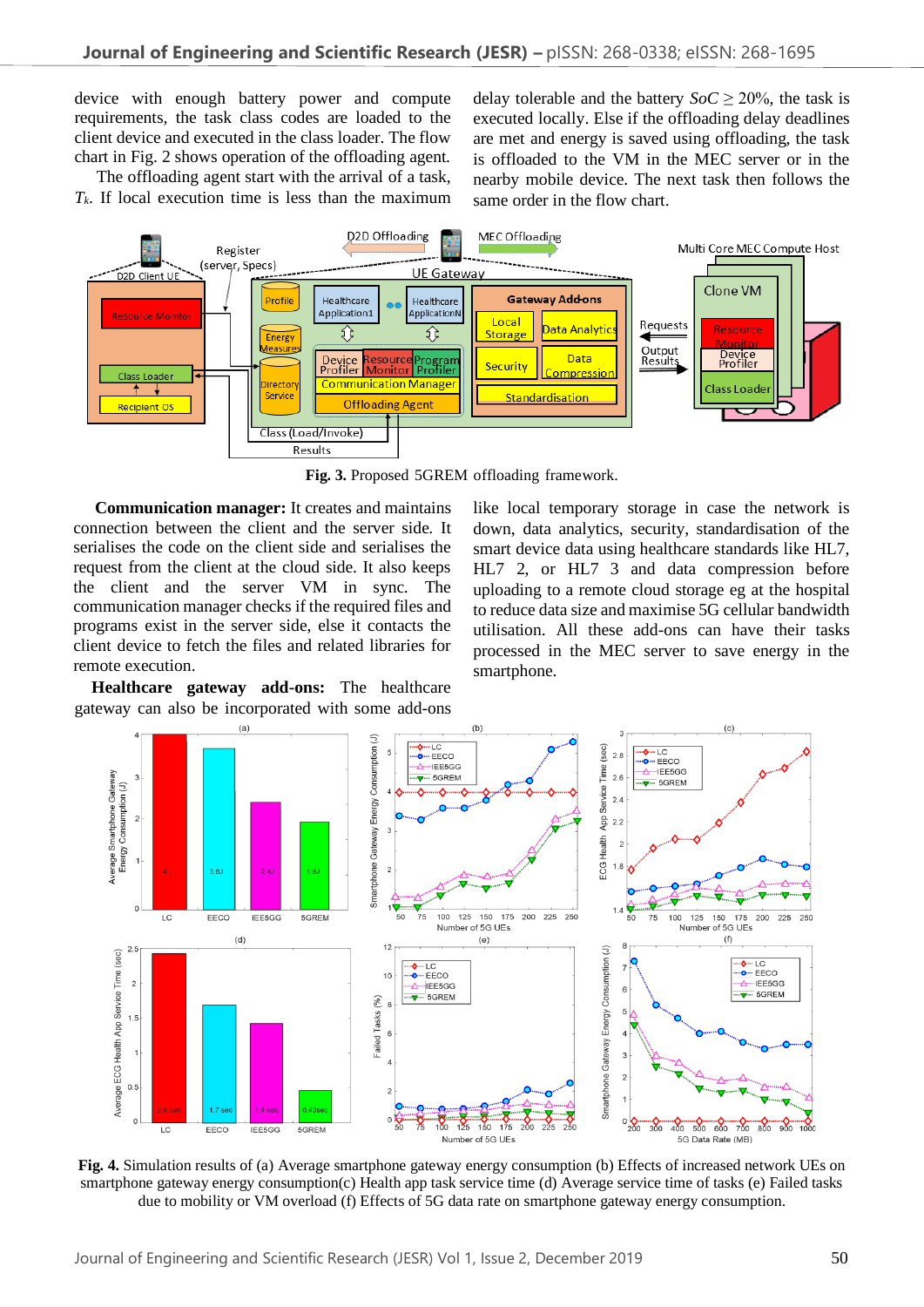## **III. RESULTS AND DISCUSSIONS**

## *A. Results Simulation Tools*

To analyse the performance of the proposed 5GREM framework, one MRRHs overlaid by 12 PRRHs per MRRH is considered. The proposed 5GREM framework is compared with: 1) Local Computation scheme denoted LC in the results where all health tasks are processed locally in the gateway, 2) our previous work in [5] introduced in Section I) the EECO scheme introduced in Section II in [11]. In EECO, the MEC servers are of limited processing capacity and standalone. Table 1 shows the simulation parameters. The application to be considered is the heavy computation health application that uses electrocardiogram (ECG) device connected to the patient's smartphone to monitor heat beat rhythms. The ECG application is broken into two tasks to be executed (Task1 and Task2) with their parameters shown in Table 1. The simulation was performed using an open source Edgecloudsim simulation tool [15]. The Edgecloudsim is a toolkit for modelling and simulation of resource management techniques in IoT and MEC taking into consideration the communication aspects.

| <b>Parameters</b>         | <b>MRRH</b>         | <b>PRRH</b> |
|---------------------------|---------------------|-------------|
| Cellular Layout           | 1 macro             | 12 per MRRH |
| BS transmission power     | 46 dBm              | 30 dBm      |
| Number of smartphones     | 50 to 250           |             |
| MEC Server processing     | 20000 MIPS          |             |
| Smartphone processing     | 1000MIPS            |             |
| Smartphone active power   | 0.9 Watts           |             |
| Smartphone idle power     | 0.3 Watts           |             |
| Mobile transmission power |                     | 0.3 Watts   |
| Health App Task1          | 3500MIPS, 500bytes  |             |
| Health App Task2          | 1000MIPS, 1000bytes |             |
| Probability of offloading | 01                  |             |
| Poisson interarrival time | 3<br>sec            |             |

# *B. Discussion*

Fig. 4 shows the average energy consumed in the smartphone for all the schemes. On average, compared to the local computation, the IEE5GG and the proposed 5GREM scheme saves 40% and 52.5% respectively, this is because both the IEE5GG and the proposed 5GREM schemes involves computation offloading with 5GREM extending the offloading to nearby mobile devices. Fig. 4(b) shows that for the EECO, IEE5GG and 5GREM schemes, as the number of networks UEs increases, the energy consumption in the smartphone gateway increases since more UEs share the bandwidth which causes the uplink data rate of the smartphone to be lower.

 Fig. 4(c) shows that as the number of smartphones increases, the service time increases compared to the local computation scheme due to sharing of bandwidth. As shown in Fig. 4(d) the EECO, IEE5GG and the proposed 5GREM schemes saves on average 33%, 41% and 82% respective with 5GREM 49% better due to high processing speed in the centralised MEC servers augmented by D2D offloading. Fig. 4(e) shows that as the more UEs occupies the network, the failure dropping probability of tasks increases but for local computation, fail rate is not affected by the increase in network UEs. The user mobility in D2D has not been included as devices were assumed to be static as such request drop in D2D is omitted, in future user mobility will be considered. Fig. 4(f) shows that as the gateway transmission rate increases, the energy consumed slightly decreases since the transmission time is decreased. Also, the higher the device processing power, the lower the energy consumed since less time is taken when executing some tasks locally.

## **IV. CONCLUSIONS**

 This paper proposed an energy efficient cardiovascular remote monitoring system called 5GREM for sending alerts to caregivers, physicians and emergency personnel during unusual changes in ECG signals connected to the patient's suffering from chronic heart attacks. The 5GREM framework adopt the 5G technology, Mobile Edge Computing (MEC) and D2D task offloading to reduce energy consumption in the mobile gateway. 5GREM shows that deaths from heart attacks can be significantly reduced.

## **REFERENCES**

- [1] C. E. Koop, R. Mosher, L. Kun, *et al.* (2008). Future delivery of health care: Cybercare, IEEE Engineering Medicine and Biology Magazine. Vol. 27, no. 6, pp. 29- 38.
- [2] NEC. (2018, August). Making 5g a reality. [online]. Available[: https://www.nec.com/en/global/solutions/ns](https://www.nec.com/en/global/solutions/ns%20p/5g_vision/doc/w%20p2018ar.pdf)  [p/5g\\_vision/doc/w p2018ar.pdf](https://www.nec.com/en/global/solutions/ns%20p/5g_vision/doc/w%20p2018ar.pdf)
- [3] Apple-Inc. (2018, August). Compare iphone models. [Online]. Available: [https://www.apple.com](https://www.apple.com/)
- [4] T. Sigwele, Y. F. Hu, M. Ali, J. Hou, M. Susanto, and H. Fitriawan. (2018). An intelligent edge computing based semantic gateway for healthcare systems interoperability and collaboration. 2018 IEEE 6th International Conference on Future Internet of Things and Cloud (FiCloud), pp. 370-376.
- [5] T. Sigwele, Y. Hu, M. Ali, J. Hou, M. Susanto, and H. Fitriawan. (2018). Intelligent and energy efficient mobile smartphone gateway for healthcare smart<br>devices based on 5g. 2018 IEEE Global devices based on 5g. 2018 IEEE Global Communications Conference (GLOBECOM), pp. 1-7.
- [6] S. Pirbhulal, H. Zhang, W. Wu, S. C. Mukhopadhyay, and Y.-T. Zhang. (2018). Heart-beats based biometric random binary sequences generation to secure wireless